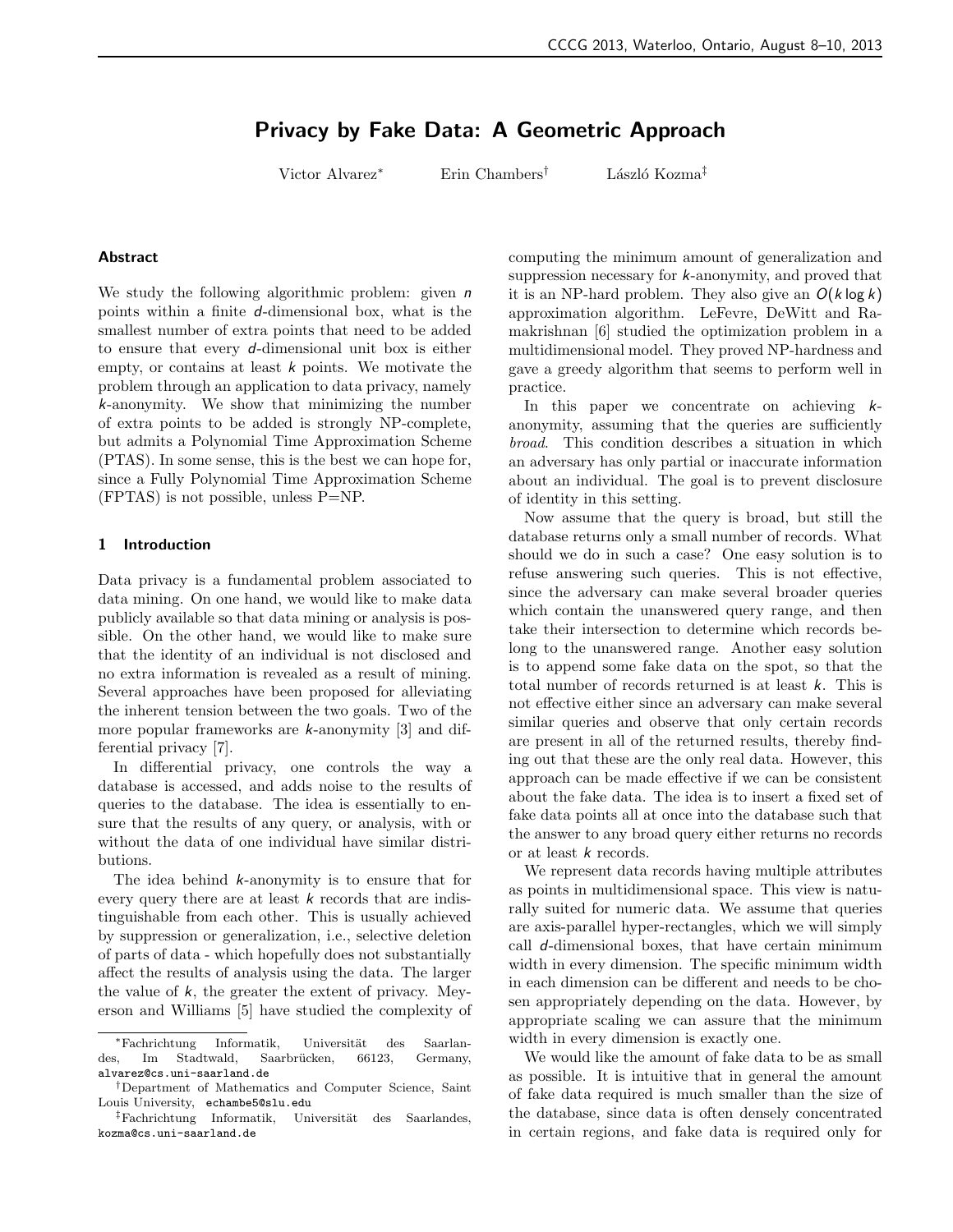sparse regions. For example, if the multidimensional volume of the domain of the data is  $V$ , our broad query ranges have volume at least  $v$ , and there are  $n$  data points chosen uniformly at random from the domain, then the expected number of data points in a specific broad query range is  $n\nu/V$ . If this number is much larger than  $k$ , then with high probability a broad range is already k-anonymous, and needs no fake data. An easy calculation shows that the number of fake points required goes down exponentially with  $n\nu/(kV)$ .

#### 1.1 Recasting to a geometric setting

The main geometric problem studied in this paper is the following: given a set  $P$  of  $n$  points in a  $d$ -dimensional box<sup>1</sup>  $\mathbb{D} \subseteq [0, s]^d$  ( $s \ge 1$ ), what is the smallest number of additional points that need to be added to  $P$ , so that every d-dimensional unit box contained in  $\mathbb D$  is either empty or contains at least k points.

Notice that, if we want to hit all unit hypercubes, not just the non-empty ones, then this is a standard hitting set problem, with an obvious solution. The restriction to non-empty hypercubes is precisely what makes the problem difficult. This situation is similar to that of other hitting set problems, in which the ranges that we are interested in are defined implicitly. For example, when studying  $\varepsilon$ -nets, one is interested in hitting all ranges which have size at least  $\varepsilon n$ . Implicitly defined hitting set problems also appear in combinatorial settings such as the feedback vertex set problem, where the goal is to pick the smallest set of vertices that hit all cycles of a graph.

No general technique is known to solve problems of this kind, and the methods for solving individual problems are varied. Our problem (defined formally in the next section) is motivated by the discussion in the previous section, and focuses on approximation algorithms for achieving k-anonymity.

# 1.2 Our contribution

Motivated by the above discussion, we define the following notions:

**Definition 1** A set  $P$  of n points contained in a box  $\mathbb{D} \subseteq [0, s]^d$  ( $s \geq 1$ ) is k-anonymous, for some given  $k \geq 1$ , if and only if every box of unit size contained in  $\mathbb D$  is either empty or it contains at least k points of  $P$ .

Note that any collection of points is trivially 1 anonymous. We therefore concern ourselves only with the case  $k \geq 2$ .

**Definition 2** Given a set  $P$  of n points as before, a  $k$ anonymizer of P is a set  $A \subset \mathbb{D}$  of extra points such that  $P \cup A$  is k-anonymous.

Our goal is to find a k-anonymizer of smallest cardinality. We call this an optimal k-anonymizer. The decision version of the problem is the following:

**k-Anonymity:**<sup>2</sup> Given a set P of n points as before and an integer  $\ell$ , is there a  $k$ -anonymizer of  $P$  of size at most l?

The results achieved in this paper are the following:

Theorem 1 k-ANONYMITY is strongly NP-complete, even for  $k = 2$ .

While we prove this for the two-dimensional case only, the result trivially implies the NP-completeness of the problem in any dimension  $d \geq 2$ . On the positive side, we give a polynomial-time approximation scheme (PTAS):

Theorem 2 Let OPT denote the size of an optimal  $k$ anonymizer for a set P of n points in  $\mathbb{D} \subset \mathbb{R}^d$ . Then, given  $0 < \varepsilon \leq 1$ , a k-anonymizer of P, of size at most  $(1+\varepsilon)$ OPT can be computed in  $O((\text{knd}/\varepsilon)^{\text{poly}(\kappa, (d/\varepsilon)^d)})$ time.

Note that a fully polynomial time approximation algorithm (FPTAS) is not possible for strongly NPcomplete problems, unless P=NP. Also, as the exponents in our approximation scheme are prohibitively large, we do not claim direct applicability of the algorithm, thus Theorem 2 should rather be taken as an existential result.

The rest of the paper is organized as follows: in Section 2 we introduce a dual setting, which is equivalent to the original problem but provides a better setting in which to prove our results. In Sections 3 and 4 we prove Theorems 1 and 2, respectively.

# 2 Dual setting

For convenience, we work in a "dual" setting based on our "primal" setting of input points/boxes, where we replace points by boxes and boxes by points. Each  $p \in P$ gets mapped to the full dimensional unit box with its center at  $p$ , and every unit box  $B \subset \mathbb{D}$  in the primal setting gets mapped to its center. This way, a set of  $n$  points  $P$  gets mapped to a set  $Q$  of  $n$  unit boxes. Observe that incidences between points and boxes are preserved by this transformation.

In all collections of points or boxes that we mention, we allow multiple copies of the same element. For simplicity we call these collections sets, even though technically they are multisets.

Given a set Q of n unit boxes, and a point  $p \in \mathbb{D}$ , we define the *depth* of  $p$  as the number of elements of  $Q$  that contain p. We now have the following dual definition of k-anonymity:

<sup>1</sup> In this paper, all boxes considered are axis-parallel.

 $2$ Our definition of  $k$ -ANONYMITY is slightly different from existing formulations in the literature, however, due to the strong similarity, we retained the term.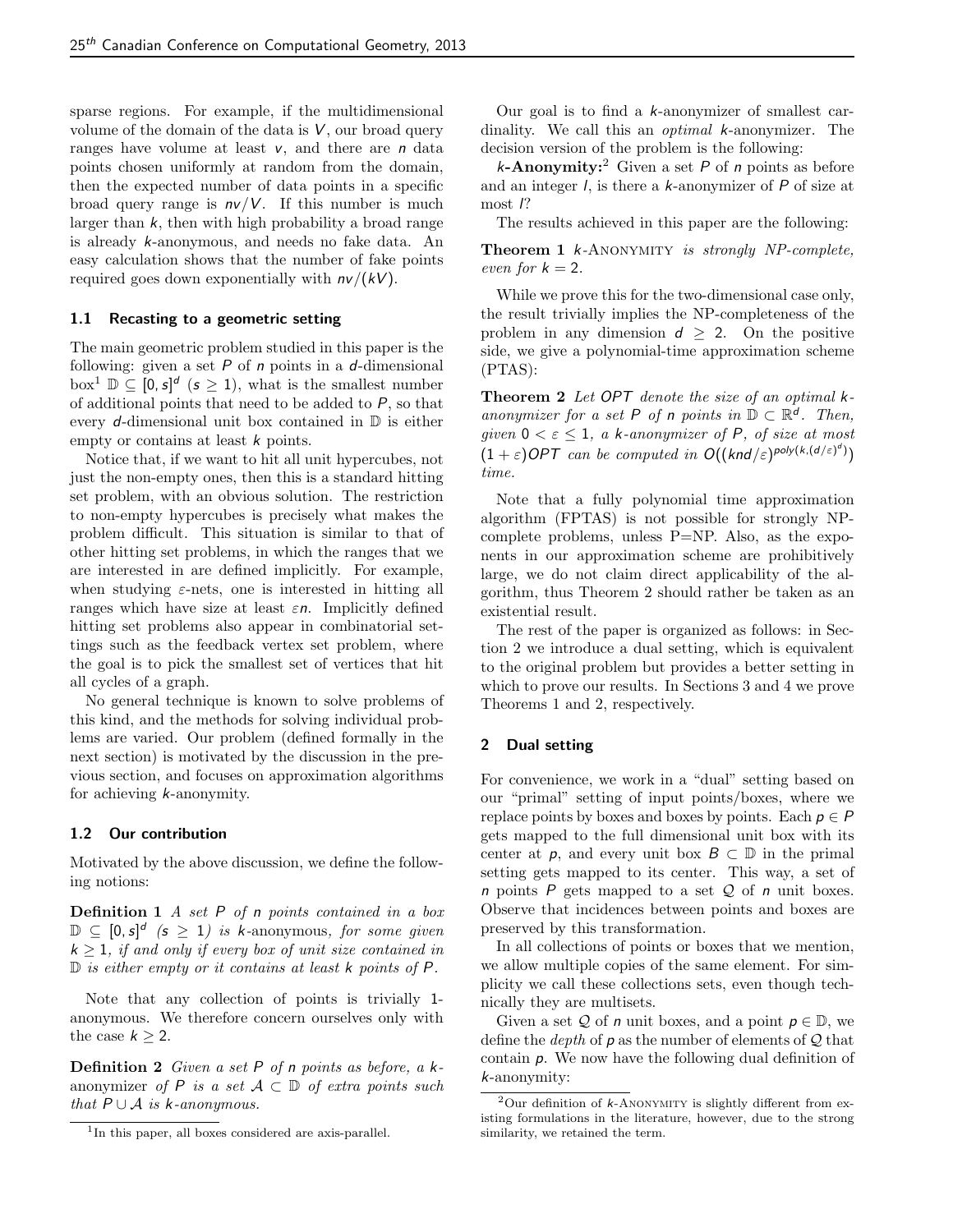**Definition 3** Let  $Q$  be a set of n unit boxes of dimension d contained in a box  $\mathbb{D} \subseteq [0, s]^d$  ( $s \geq 1$ ). We say that  $Q$  is a k-anonymous arrangement of boxes if and only if the depth of every point  $p \in \mathbb{D}$  is either 0 or at least k.

The equivalence between the two definitions follows from this simple observation: If  $p$  is a point and  $B$  is a unit box containing  $p$ , then the unit box centered at  $p$ contains the center of B.

Now the task is to find a set  $A$  of unit boxes (representing the extra points in the primal) of minimum cardinality such that  $\mathcal{Q} \cup \mathcal{A}$  is k-anonymous. For completeness, we have the following formal definition of the decision version:

 $k$ -Anonymity (dual): Given a set  $Q$  of n unit boxes and an integer  $l$ , is there a  $k$ -anonymizer for  $Q$  with at most l boxes?

#### 3 NP-completeness: proof of Theorem 1

First we show that k-ANONYMITY  $\in$  NP. We consider an instance of the problem in the primal version (a set P of *n* points in a rectangle  $\mathbb{D} \subset \mathbb{R}^2$  and a threshold *l*) and a candidate solution (a set  $A$  of t points in  $D$ ). We need to verify in time polynomial in  $n + t$  that the solution is correct, i.e.  $P \cup A$  is k-anonymous and that  $|A| \leq l$ . The latter can be checked with a simple counting, which takes  $O(t)$  time. It remains to be shown that we can verify k-anonymity of a set of points in polynomial time.

Let us call a unit box in the primal setting a test box. There are an infinite number of locations in which a test box can be placed, but the following observation shows that it is sufficient to verify  $O((n + t)^2)$  of them: If we move a test box continuously, the number of points inside does not change as long as the sides of the box do not cross any point. If we do not meet any points, we stop at the boundary of D. It is therefore sufficient to look at test boxes in particular locations: one of the vertical sides of the test box touches a point or the boundary of D and one of the horizontal sides touches a point or the boundary of D. By convention we do not count points on the top- or on the right side of the test box and we count points on the bottom- or on the left side as well as points inside the test box. Verifying that in all of these test boxes there are either at least  $k$  points or none, requires polynomial time.

Now we prove NP-hardness. This is done using a reduction from Planar3SAT, a known NP-complete decision problem [2]. In 3SAT, given a formula  $\phi$  in 3-CNF, we ask whether there exists an assignment of truth values to the variables, such that  $\phi$  evaluates to  $true.$  In PLANAR3SAT we restrict the question to planar formulae: those that can be represented as a planar graph in which vertices correspond to both variables and clauses of the formula and there is an edge between clause  $C$  and variable  $x$  if and only if  $C$  contains either  $x$  or  $\neg x$ .

Knuth and Ragunathan [4] observed that PLAnar3SAT remains NP-complete if we restrict it to formulae having the following rectilinear embedding: variables are placed on a line, clauses are placed on the two sides of the line and the three legs of each clause are properly nested (Figure 1(a)).



Figure 1: (a) Rectilinear embedding of the formula  $(b \vee \neg c \vee$  $\neg d) \wedge (a \vee \neg b \vee d) \wedge (\neg a \vee b \vee c).$ 

(b) A variable with three connections on top and one at the bottom and its corresponding gadget (above). Clause and its gadget (below).

Given an instance of PLANAR3SAT with an embedding as described before, we transform it into a two dimensional instance of the  $(du)$   $k$ -ANONYMITY decision problem.

The unit squares of the set  $Q$  are placed so as to align with an orthogonal grid with cells of size  $\frac{1}{5} \times \frac{1}{5}$ . The placement of Q will create the following types of regions in  $\mathbb{D}$ : (a) *empty* regions, consisting of points with depth 0, (b) uncovered regions consisting of points with positive depth less than k, which need to be "fixed" by the k-anonymizer and (c) safe regions consisting of points with depth at least  $k$ . Our construction will assure that all uncovered regions have a depth of exactly  $k - 1$ , therefore we need not add multiple copies of the same square in the solution.

We can create an *uncovered* square of size  $\frac{1}{5} \times \frac{1}{5}$  in the following way: we put  $k - 1$  squares in the same place, k squares shifted to the right by  $\frac{1}{5}$  and k squares shifted upwards by  $\frac{1}{5}$ . We call the resulting uncovered square a patch and it is the main element in our reduction.

Our construction is such that patches are surrounded by large *safe* regions. Consider a box  $B \in \mathcal{A}$  that covers one or more patches created by the input set  $\mathcal{Q}$ . The parts of B that do not cover a patch fall entirely within the safe region surrounding the patches. In this way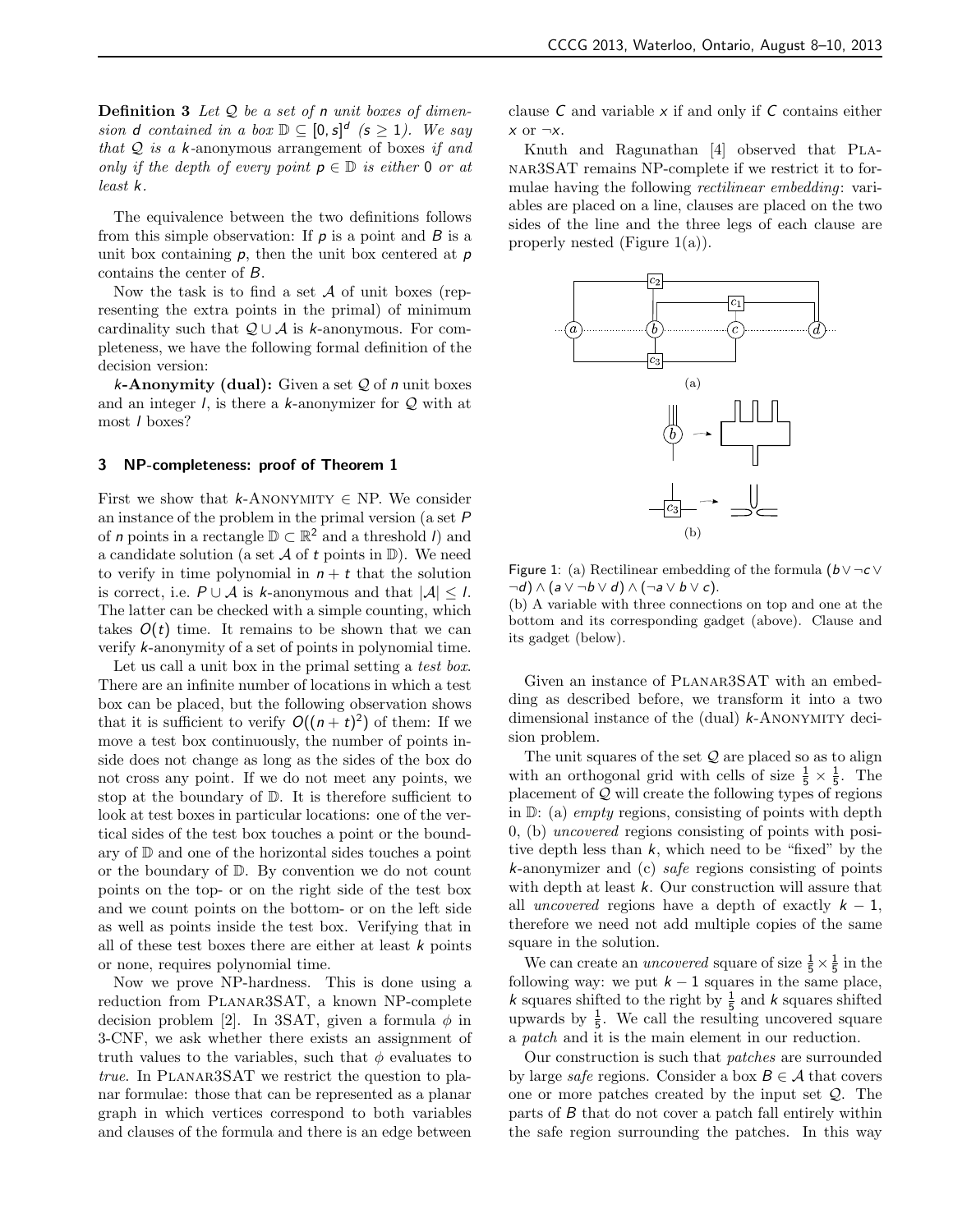we ensure that the boxes in the  $k$ -anonymizer  $A$  do not create new uncovered regions.

Our main gadget is a sequence of patches which we call a wire (Figure 2). Note that the wire can be extended infinitely at both ends. The wire has two important properties: (1) a unit square can cover any two neighboring patches, such that the leftover part falls entirely in the safe region, and (2) no unit square can cover more than two patches of the wire. In Figure 2, uncovered patches are colored black, the surrounding safe region is gray. We also show the corresponding points in the primal diagram, together with their multiplicities.



Figure 2: Wire gadget in dual version and primal points with their multiplicities.

Using the bend gadget, we can introduce 90 degrees turns in a wire. Figure 3 in Appendix A of the full version of this paper shows the uncovered patches and the safe regions of the bend gadget. Both of the previously mentioned properties of a wire are preserved, which we illustrate with dotted unit squares that cover neighboring patches.

Now we can create loops and we will represent each variable by a loop that contains an even number of patches. Let the patches in a loop be numbered from 1 to  $2m$ . It can be observed that the optimal  $k$ anonymizer of this loop has  $m$  boxes, each covering two neighboring patches. The boxes cover either the patches  $(1, 2), (3, 4), \ldots, (2m - 1, 2m)$ , or the patches  $(2, 3), (3, 4), \ldots, (2m, 1).$  The choice between the two optimal solutions encodes the truth value of a variable.

We transmit the value of a variable with a tentacle extending from the main loop. A tentacle consists of two parallel wires with a sufficient distance between them to avoid interference. A clause gadget is the meeting point of three such tentacles. The variable and the clause gadget are schematically presented in Figure 1(b). The line here indicates a wire, without showing the actual patches.

We show the clause gadget in more detail in Figure 4 in Appendix A in this full version of this paper. As mentioned before, it is the meeting point of three variable tentacles. These are shown with continuous lines. Besides the patches that make up the variable tentacles, the clause contains an extra patch in the middle. This patch is placed in such a way that it is reachable by a square of the optimal covering of either of the three variables, but only if the variable is in one particular state. By convention, we consider this the true state. This means that if all three variables are false, we need an extra square to cover the patch in the middle of the clause. This penalty is the key ingredient of our reduction.

For simplicity, in Figure 4 we do not show the squares in  $\mathcal Q$  that give rise to this configuration, we only give the resulting uncovered patches and safe regions, using the same colors as before. The unit squares of the optimal  $k$ -anonymizer  $A$  are shown as dotted squares. The variable tentacle coming from the right is in true state, therefore its covering reaches the patch in the middle as well.

We have not yet discussed negated variables. If a variable appears negated in a clause, we need to lengthen the corresponding tentacle by one patch on each side, so that the two patches nearest to the clause center are now covered by a single square in the false state. We can achieve such a shift by replacing a small piece of a wire by a condensing gadget. This gadget increases the number of patches by one, while keeping the endpoints in place and maintaining properties (1) and (2) of a wire. We omit the details of this gadget, as it is a straightforward construction.

Our reduction is almost complete; what is left is the computation of the parameter  $\ell$  in the  $k$ -ANONYMITY instance. Let the total number of patches in wires (excluding the extra patches in the middle of clauses) be 2*m*. Then we set  $l = m$  and conclude that there exists a  $k$ -anonymizer of size at most  $l$  if and only if the original PLANAR3SAT instance has a satisfying assignment.

For completeness, we need to prove that our construction is of polynomial size (in terms of the number of clauses and variables of the Planar3SAT instance). First we observe that the resulting construction can be bounded by a box of polynomial size: the height of the box depends on the maximum level of nesting in the embedding of the formula, but each additional level results in an increase of constant size. The number of levels is bounded by the number of clauses in the formula. The width of the rectangle increases with the addition of each new variable or clause, but again, only by a constant additive term. Since our construction consists of points with multiplicity at most k aligned with a grid of size  $\frac{1}{5} \times \frac{1}{5}$ , the total number of points needed is less than  $25k$  times the size of the bounding box, which is clearly polynomial. This concludes the proof of Theorem 1.

#### 4 PTAS: proof of Theorem 2

As before, all this section will take place in the dual setting, where the input set of points  $P$  is represented by an arrangement of boxes  $Q$ . The main result of this sec-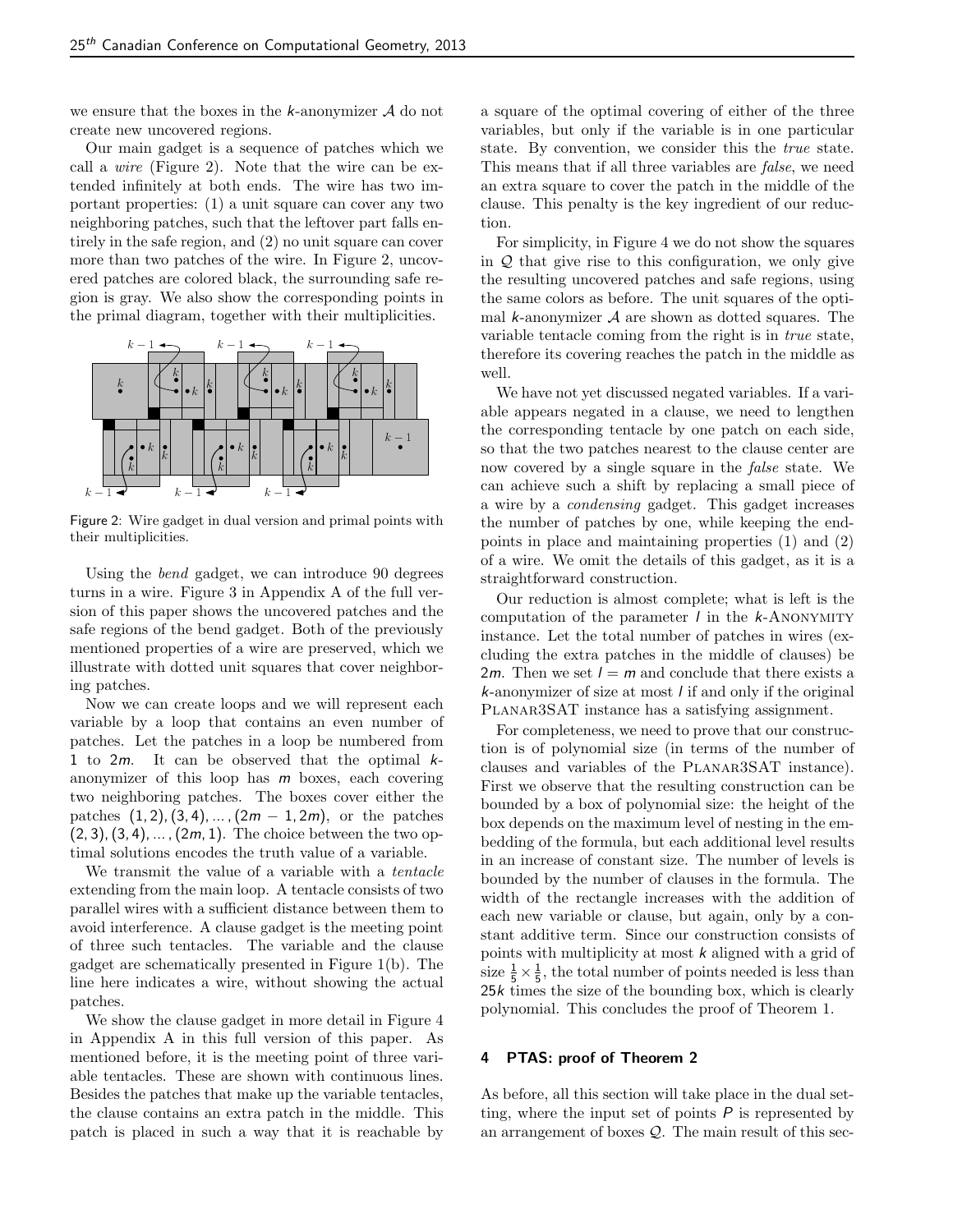tion is the proof of correctness of the following randomized algorithm that computes a k-anonymizer of size at most  $(1 + \varepsilon)$ OPT, where OPT denotes the size of an optimal k-anonymizer of  $Q$ . This algorithm is based on a technique developed by Hochbaum and Maass [1]. Additionally, at the end of the section we will discuss how to derandomize our algorithm..

|    | Algorithm 1                                                                                    |  |
|----|------------------------------------------------------------------------------------------------|--|
|    | <b>Input:</b> A set Q of <i>n</i> unit boxes in $\mathbb{D} \subseteq [0, s]^d$ ( $s \ge 1$ ). |  |
|    | <b>Output:</b> An anonymizer of size $(1+\varepsilon)$ OPT for Q.                              |  |
|    | Given $0 < \varepsilon < 1$ , choose $L = (2d/\varepsilon)$ and a random integer               |  |
|    | $r \in [0, L-1].$                                                                              |  |
| 2. | Impose a grid $\mathbb{G}$ over domain $\mathbb{D}$ of cell size L, and with offset r          |  |
|    | from the origin in every dimension.                                                            |  |
| 3. | Find an optimal $k$ -anonymizer inside every non-empty cell of $\mathbb{G}$ .                  |  |
|    | Output the union of the solutions of the cells of $\mathbb{G}$ .                               |  |

In Step 2 of the algorithm, offset  $r$  from the origin means that the coordinates of every grid point inside domain  $\mathbb D$  are of the form  $(r+\mathsf{c}L)$ , where  $\mathsf{c} > 0$  is integer. The grid points on the boundary of  $\mathbb D$  are automatically defined. Note that non-empty refers to the dual view: we consider a cell empty if all its points have depth 0 or at least k.

As the reader can note, the only step in the algorithm that is non-trivial is Step 3, in which we have to compute an exact solution of a subproblem contained in a smaller domain. In order to make the presentation simpler, we first focus on the case  $d = 2$ . We then look at the general case, and then consider derandomization of Algorithm 1.

Given two axis-parallel squares, we say that they are aligned if and only if they intersect only at their boundaries, i.e. their intersection is non-empty, but they have disjoint interiors. Now, given a set of unit squares  $\mathcal{Q} = \{Q_1, \ldots, Q_n\} \subset \mathbb{D} \subseteq [0, s]^2$ , we can define a grid  $\mathbb{G}_{\mathcal{O}}$  over  $\mathbb{D}$  as follows:

Let  $Q \in \mathcal{Q}$  and define  $\mathbb{G}^Q$  to be the unit grid over  $\mathbb D$  having Q as a cell. Denote by  $E(\mathbb{G}^Q)$  the set of grid lines of  $\mathbb{G}^Q$ . The set of grid lines of  $\mathbb{G}_{\mathcal{Q}}$  is  $\bigcup_{i=1}^n E(\mathbb{G}^{Q_i})$ , and its vertex set is the set of intersection points among its grid lines. We now have the following lemma:

**Lemma 3** Let  $\mathcal{Q} \subset \mathbb{D}$  and  $\mathbb{G}_{\mathcal{Q}}$  be as defined before. Then there exists an optimal  $k$ -anonymizer  $A$  of  $Q$  such that each of its elements has its vertices at grid points of  $\mathbb{G}_{\mathcal{O}}$ .

**Proof.** We show that there is an optimal k-anonymizer that is aligned in the horizontal direction. By a similar argument it can be shown that there is an optimal  $k$ anonymizer that is aligned in both the horizontal and vertical directions.

Let us proceed by contradiction. Let  $A$  be the optimal k-anonymizer with the least number of elements whose vertical sides are not aligned with the vertical grid lines of  $\mathbb{G}_{\mathcal{O}}$ . Denote by U this set of "unaligned" elements of A. If  $U = \emptyset$  then we are done, so we will assume that

 $U \neq \emptyset$ . If we manage to move the elements of A around, such that the cardinality of  $U$  decreases, we are done.

We will move the boxes in  $U$  to the right simultaneously and at the same speed until we are about to de-anonymize some region and are forced to stop. At that point, some element of  $U$  gets aligned (horizontally) with some element  $B \in \mathcal{Q} \cup (\mathcal{A} \setminus U)$ , and thus automatically with a vertical grid line of  $\mathbb{G}_{\mathcal{O}}$ , since B was already aligned. Observe that during this process we do not de-anonymize any region of  $\mathbb D$  but we "align" one element of U. This is a contradiction since we assumed that  $U$  was of minimum cardinality.

Once we have an optimal solution that is horizontally aligned to  $\mathbb{G}_{\mathcal{O}}$  we can repeat the argument with a solution whose boxes are horizontally aligned and a minimum number of them are vertically unaligned.  $\square$ 

We can now perform Step 3 of Algorithm 1 in polynomial time:

**Lemma 4** Let  $Q = \{Q_1, \ldots, Q_n\}$  be a set of unit squares contained in a square of side-length L. Then a kanonymizer of minimum cardinality can be found in time  $O((knL)^{poly(k,L^2)})$ .

The proof is based on Lemma 3. Since there exists an optimal k-anonymizer in which every element is aligned with the grid, we exhaustively search all candidate sets in increasing order of size, until we find a solution. We defer the details to Appendix B in the full version of this paper.

Note that in practice  $L$  and  $k$  might be small, and independent of *n*, giving a running time of the sort  $O(n^c)$ , for some constant  $c$ , which is thus polynomial in  $n$ . We now prove a result that implies Theorem 2 for the case  $d = 2$ , by setting  $L = 4/\varepsilon$ .

**Theorem 5** Let  $Q \subset \mathbb{D}$  be a set of n unit squares defined as before. Then Algorithm 1 computes a kanonymizer of Q of size at most  $(1 + \varepsilon)$ OPT in time  $O((knL)^{poly(k,L^2)}).$ 

**Proof.** To achieve the desired running time, we run the algorithm of Lemma 4 in each non-empty cell of the grid G imposed over domain D in Step 2 of Algorithm 1. Since there are at most  $n$  non-empty cells, the overall running time is  $O((knL)^{poly(k,L^2)})$ . Observe that the cellsize is at most  $L = \frac{4}{\varepsilon}$ , which is independent of *n*.

As for the quality of approximation, let  $0 < \varepsilon \leq 1$  be a given parameter. Let OPT denote the size of an optimal solution  $A$ . By the previous discussion, we know that each element of  $A$ , a unit square, can intersect (1) one vertical line and no horizontal line, or (2) one horizontal line and no vertical line, or (3) one vertical and one horizontal line, i.e. it can contain exactly one grid point of  $\mathbb{G}$ , or (4) lie entirely in a cell of  $\mathbb{G}$ . Now consider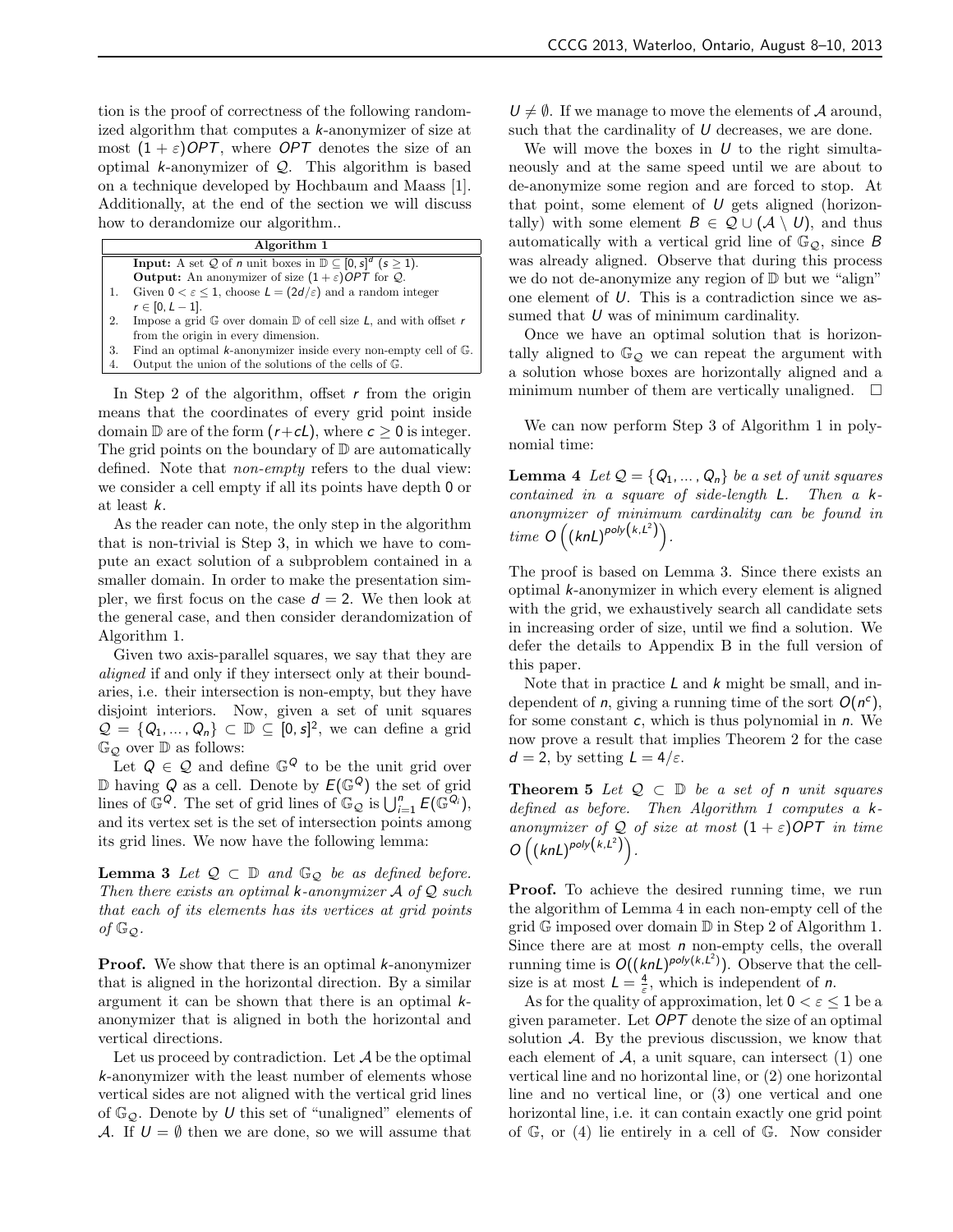some  $q \in \mathcal{A}$ . If q is of type (1) or (2), note that q then intersects exactly two cells  $C, C'$  of  $\mathbb{G}$ . In this case, we will create another copy  $q'$  of q and move q to C and  $q'$ to  $C'$  taking care that  $A \cup \{q'\}$  remains a k-anonymizer, although not of minimum cardinality anymore. If  $q$  is of type (3), then we will create three more copies of it and distribute the four of them among the four cells of  $\mathbb G$  that  $q$  intersects. By performing these operations on every element of  $A$  of type  $(1)$ ,  $(2)$ , or  $(3)$  we create a new k-anonymizer  $A'$  with the property of having each element inside some cell of G.

Let us denote by  $OPT'$  the size of the solution obtained by Algorithm 1. Let  $C$  be a cell of  $\mathbb{G}$  and observe that the local solution given by  $\mathcal{A}'$  on C must be at least as large as the local solution provided by Algorithm 1, since the latter is optimal for  $C$ . Therefore we obtain that  $OPT' \leq |\mathcal{A}'|$ . We can think of  $\mathcal{A}'$  as a version of  $A$  with a penalty. Note that by the random offset r of  $\mathbb{G}$ , an element  $Q$  of  $A$  can intersect a vertical or horizontal line with probability  $\frac{1}{L}$ , since r takes values from 0 to  $L - 1$ , and Q is a *unit* square, so Q gets penalized only in one out of the L unit intervals of  $[0, L]$ . Note as well that  $Q$  intersects a vertical and a horizontal line independently, so the expected penalty of Q is  $1 \cdot p_1 + 1 \cdot p_2 + 3 \cdot p_3 + 0 \cdot p_4$ , where  $p_i$  is the probability that  $Q$  is of type (i). We obtain (using the fact that  $L = \frac{4}{\varepsilon}$ :

$$
\mathbb{E}[\text{Penalty of } Q] = \frac{1}{L} \left( 1 - \frac{1}{L} \right) + \frac{1}{L} \left( 1 - \frac{1}{L} \right) + \frac{3}{L^2}
$$

$$
= \frac{2}{L} + \frac{1}{L^2} \le \frac{3}{L}.
$$

Therefore,  $\mathbb{E}[OPT'] \leq \mathbb{E}[|\mathcal{A}'|] \leq |\mathcal{A}| + |\mathcal{A}| \cdot \frac{3}{L} = (1 + \frac{3}{L}) \text{OPT} < (1 + \varepsilon) \text{OPT}.$  $\Box$ 

Note that all arguments carry over to higher dimensions. We summarize the result in the following theorem, which implies Theorem 2 for general dimension d by setting  $L = 2d/\varepsilon$ . We leave the details of the proof to Appendix B in the full version of this paper.

**Theorem 6** Let  $Q \subset \mathbb{D}$  be a set of n unit boxes in d dimensions, and let  $L = \frac{2d}{s}$ . Then Algorithm 1 computes a k-anonymizer of  $\overline{Q}$  of size at most  $(1 + \varepsilon)$ OPT in time  $O((\text{kdnL})^{\text{poly}(k, L^d)}).$ 

Finally, observe that the random offset  $r$  is an integer in the interval  $[0, L - 1]$ . Since the expected size of the computed k-anonymizer is  $(1+\varepsilon)$ OPT, we can try each possible value of r, and pick the smallest k-anonymizer. This derandomizes Algorithm 1 adding a factor of  *to* the running time.

# 5 Conclusions

In this paper, we presented a new notion of  $k$ -anonymity that uses fake data to achieve anonymity assuming that queries are broad. We studied the complexity of the associated optimization problem in a geometric framework, which allowed us to leverage techniques available in computational geometry. We proved strong NPcompleteness and gave a PTAS in fixed dimensions and for constant  $k$ . Note that this is mostly of theoretical interest: the exponent in the running time is very large, even in two dimensions and for small k. It is still not clear whether the exact dependence on the number of data points can be improved. One can easily imagine a situation where the number of points is arbitrarily large but the optimal solution remains the same for a much smaller subset. It may be possible to sample a subset of the input points, from which with high probability a good approximation may be obtained by using our algorithm on the sample.

# Acknowledgements

We thank Saurabh Ray for suggesting the problem and for fruitful discussions. Victor Alvarez was partially supported by CONACYT-DAAD of México. Erin Chambers is partially supported by NSF grant CCF 1054779.

# **References**

- [1] D. Hochbaum, W. Maass, Approximation schemes for covering and packing problems in image processing and VLSI, J. ACM, 31:1:130–136, 1985.
- [2] D. Lichtenstein, Planar formulae and their uses, SIAM J. Comput., 11:2:329–343, 1982.
- [3] L. Sweeney, k-Anonymity: A Model for Protecting Privacy, Intl J. of Uncertainty, Fuzziness and Knowledge-Based Systems, 10:5:557–570, 2002.
- [4] D.E. Knuth, A. Raghunathan, *The problem of com*patible representatives, SIAM J. Discret. Math., 5:3:422–427, 1992.
- [5] A. Meyerson, Ryan Williams, On the Complexity of Optimal K-Anonymity, Proc. of the Twenty-third ACM SIGACT-SIGMOD-SIGART, 223–228, 2004.
- [6] K.LeFevre, D. J. DeWitt, R. Ramakrishnan, Mondrian Multidimensional K-Anonymity, Proc. of the 22nd Intl Conf. on Data Engineering, ICDE 2006, 3-8 April 2006, Atlanta, GA, USA
- [7] C. Dwork, F. McSherry, K. Nissim, and A. Smith, Calibrating noise to sensitivity in private data analysis, Proc. of the 3rd Theory of Cryptography Conf., 265–284, 2006.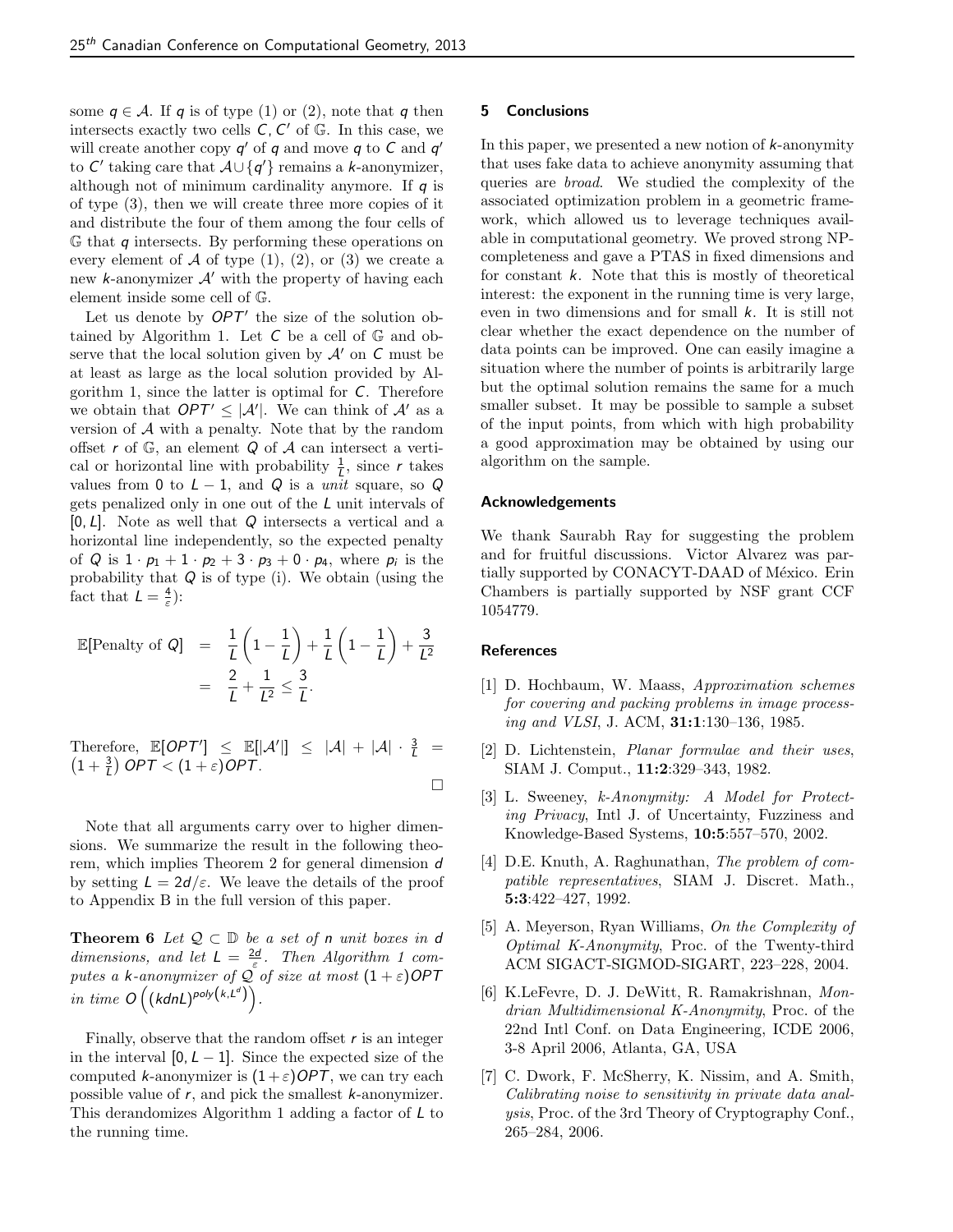Appendix A. Figures



Figure 3: Bend gadget (dual) and unit squares that cover neighboring patches.



Figure 4: Clause gadget (dual) corresponding to clause  $(x \vee y \vee z)$  and k-anonymizer encoding the assignment  $x = false$ ,  $y = true$ ,  $z = false$ .

# Appendix B. Proofs

Proof of Lemma 4 By Lemma 3 we know that there exists a k-anonymizer of minimum cardinality whose elements have their vertices at grid points of  $\mathbb{G}_{\mathcal{Q}}$ , so it is enough for us to look for candidate elements only at those locations. However, we do not know how big the smallest  $k$ -anonymizer will be, but we know that it can not have size larger than  $kL^2$ , since a trivial solution would be to impose a unit grid over the domain and use k times each of the  $L^2$  cells of this grid to be sure that no region of  $Q$  stays non-anonymized.

With the previous conditions on the location and the size of the k-anonymizer that we are looking for, we just have to search using brute force over all subsets of grid points of  $\mathbb{G}_{\mathcal{Q}}$  up to size  $k\mathcal{L}^2$ , taking into consideration that each element of this subset could appear at most k times in an optimal solution, and keep the solution of minimum size. By convention, when choosing a grid point, we will choose the unit cell of  $\mathbb{G}_{Q}$  having this grid point as the north-west corner, observe that this technicality does not affect the quality of our solution.

The number of grid points in  $\mathbb{G}_{\mathcal{Q}}$  is can be easily checked to be  $O((nL)^2)$ . Now, since each grid point can appear up to  $k$  times, we can create  $k$  copies of each grid point, thus the number of candidate subsets of grid points of  $\mathbb{G}_{\mathcal{Q}}$  we have to check is at most:

$$
\sum_{i=0}^{kL^2} \binom{O(k(nL)^2)}{i} = O\left((k(nL)^2)^{kL^2+1}\right)
$$

Note however that each time we try a subset of size i of grid points we have to check if it is a candidate for a solution. This can be done in polynomial time in  $i$  and n since k-Anonymity belongs to NP, which we proved in Section 3. The overall running time is thus of the form  $O((knL)^{poly(k,L^2)})$ .

**Proof of Theorem 6** We proceed in an analogous way to the proofs of Lemma 4 and Theorem 5, but in  $d$ dimensions, for  $d \geq 3$ , we define  $\mathbb{G}_{\mathcal{Q}}$  not as a grid, but as an arrangement of hyperplanes.

Let  $Q \in \mathcal{Q} \subset \mathbb{D}$  be a d-dimensional unit box, still axis-parallel. Box Q defines the following arrangement of hyperplanes: let  $H_i$  be the hyperplane supporting one of the sides of Q in direction  $1 \leq i \leq d$ . By suitable rotation of the space we can assume w.l.o.g. that  $H_i$ is a "vertical" hyperplane. Make parallel copies of  $H_i$ to the left and right of  $H_i$ , each one at unit distance from the previous one, until we get out of the domain  $\mathbb D$  that  $Q$  is contained in. At this point we ignore the hyperplanes outside D but we add the two hyperplanes supporting the two sides of  $D$  that are parallel to  $H_i$ . If  $\mathbb{D} \subseteq [0, s]^d$   $(s \geq 1)$  then there are  $O(s)$  hyperplanes spawned by Q in direction  $1 \le i \le d$ , and thus  $O(d \cdot s)$